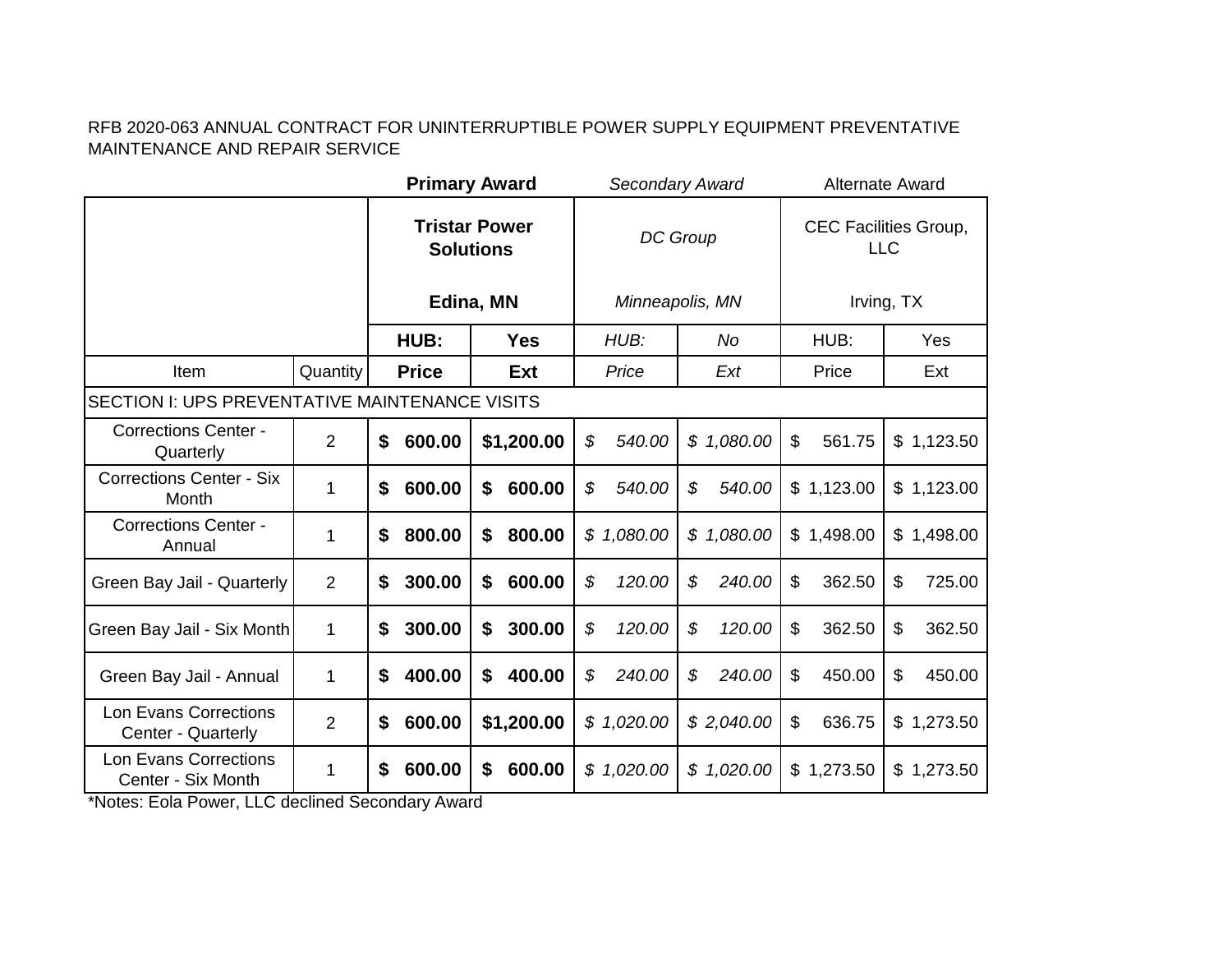|                                                                                     |          |                                          | <b>Primary Award</b> |                          | Secondary Award | <b>Alternate Award</b> |                                            |  |
|-------------------------------------------------------------------------------------|----------|------------------------------------------|----------------------|--------------------------|-----------------|------------------------|--------------------------------------------|--|
|                                                                                     |          | <b>Tristar Power</b><br><b>Solutions</b> |                      | DC Group                 |                 |                        | <b>CEC Facilities Group,</b><br><b>LLC</b> |  |
|                                                                                     |          | Edina, MN                                |                      | Minneapolis, MN          |                 |                        | Irving, TX                                 |  |
|                                                                                     |          | HUB:                                     | <b>Yes</b>           | HUB:                     | <b>No</b>       | HUB:                   | Yes                                        |  |
| <b>Item</b>                                                                         | Quantity | <b>Price</b>                             | <b>Ext</b>           | Price                    | Ext             | Price                  | Ext                                        |  |
| <b>SECTION I: UPS PREVENTATIVE MAINTENANCE VISITS continued</b>                     |          |                                          |                      |                          |                 |                        |                                            |  |
| Lon Evans Corrections<br>Center - Annual                                            | 1        | 800.00<br>\$                             | \$<br>800.00         | \$2,040.00<br>\$2,040.00 |                 | \$1,698.00             | \$1,698.00                                 |  |
| Plaza Building - Quarterly                                                          | 2        | 800.00<br>\$                             | \$1,600.00           | \$1,480.00               | \$2,960.00      | \$1,492.50             | \$2,985.00                                 |  |
| Plaza Building - Six Month                                                          | 1        | \$<br>800.00                             | \$<br>800.00         | \$1,480.00               | \$1,480.00      | \$2,985.00             | \$2,985.00                                 |  |
| Plaza Building - Annual                                                             | 1        | \$1,200.00                               | \$1,200.00           | \$2,960.00               | \$2,960.00      | \$3,980.00             | \$3,980.00                                 |  |
| <b>SUBTOTAL SECTION I</b>                                                           |          | \$                                       | 10,100.00            |                          | \$<br>15,800.00 |                        | 19,477.00                                  |  |
| SECTION II: UPS EQUIPMENT REPAIR SERVICES                                           |          |                                          |                      |                          |                 |                        |                                            |  |
| Trained Repair Person,<br>Hourly Rate, Monday -<br>Friday 8:00 a.m. to 5:00<br>p.m. | 20       | \$<br>80.00                              | \$1,600.00           | \$<br>115.00             | \$2,300.00      | \$<br>156.25           | \$3,125.00                                 |  |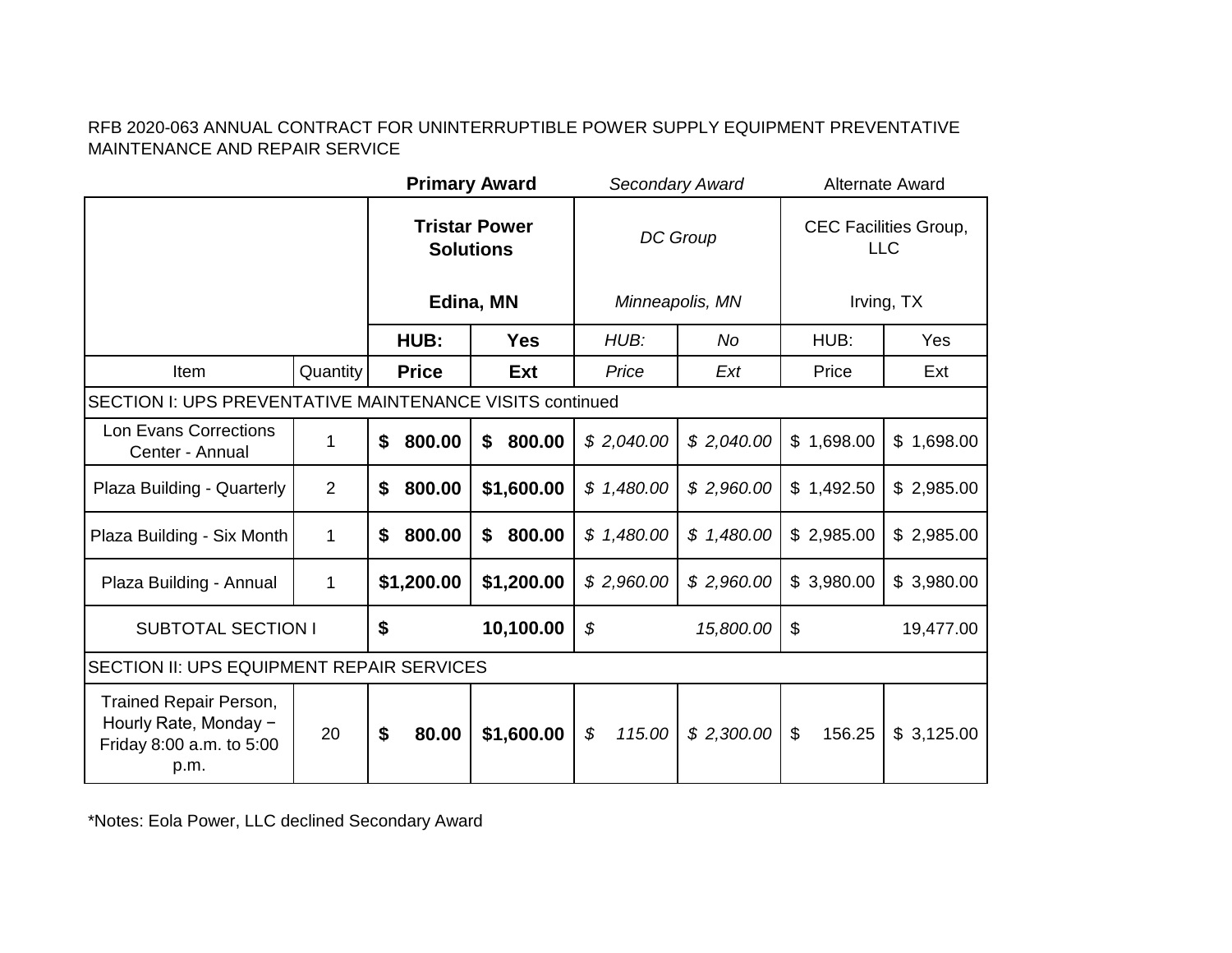|                                                                                     |          | <b>Primary Award</b>                     |            |                 |                 | Secondary Award | <b>Alternate Award</b>                     |            |            |  |
|-------------------------------------------------------------------------------------|----------|------------------------------------------|------------|-----------------|-----------------|-----------------|--------------------------------------------|------------|------------|--|
|                                                                                     |          | <b>Tristar Power</b><br><b>Solutions</b> |            | DC Group        |                 |                 | <b>CEC Facilities Group,</b><br><b>LLC</b> |            |            |  |
|                                                                                     |          | Edina, MN                                |            |                 | Minneapolis, MN |                 |                                            | Irving, TX |            |  |
|                                                                                     |          | HUB:                                     | <b>Yes</b> |                 | HUB:            | No              |                                            | HUB:       | Yes        |  |
| Item                                                                                | Quantity | <b>Price</b>                             | Ext        |                 | Price           | Ext             |                                            | Price      | Ext        |  |
| SECTION II: UPS EQUIPMENT REPAIR SERVICES continued                                 |          |                                          |            |                 |                 |                 |                                            |            |            |  |
| Trained Repair Person,<br>Hourly Rate, Monday -<br>Friday 5:01 p.m. to 7:59<br>p.m. | 20       | 120.00<br>\$                             | \$2,400.00 | \$              | 150.00          | \$3,000.00      | $\mathcal{L}$<br>218.75                    |            | \$4,375.00 |  |
| Trained Repair Person,<br>Hourly Rate, Weekends<br>and Holidays:                    | 20       | 160.00<br>\$                             | \$3,200.00 | \$              | 200.00          | \$4,000.00      | $\mathcal{L}$                              | 312.50     | \$6,250.00 |  |
| Parts Mark-Up                                                                       |          | 10%                                      |            | 10%             |                 | 15%             |                                            |            |            |  |
| \$<br><b>SUBTOTAL SECTION II</b>                                                    |          | 7,200.00                                 | \$         |                 | 9,300.00        | $\$\$           |                                            | 13,750.00  |            |  |
| <b>BID TOTAL</b>                                                                    |          | \$                                       | 17,300.00  | \$<br>25,100.00 |                 | \$<br>33,227.00 |                                            |            |            |  |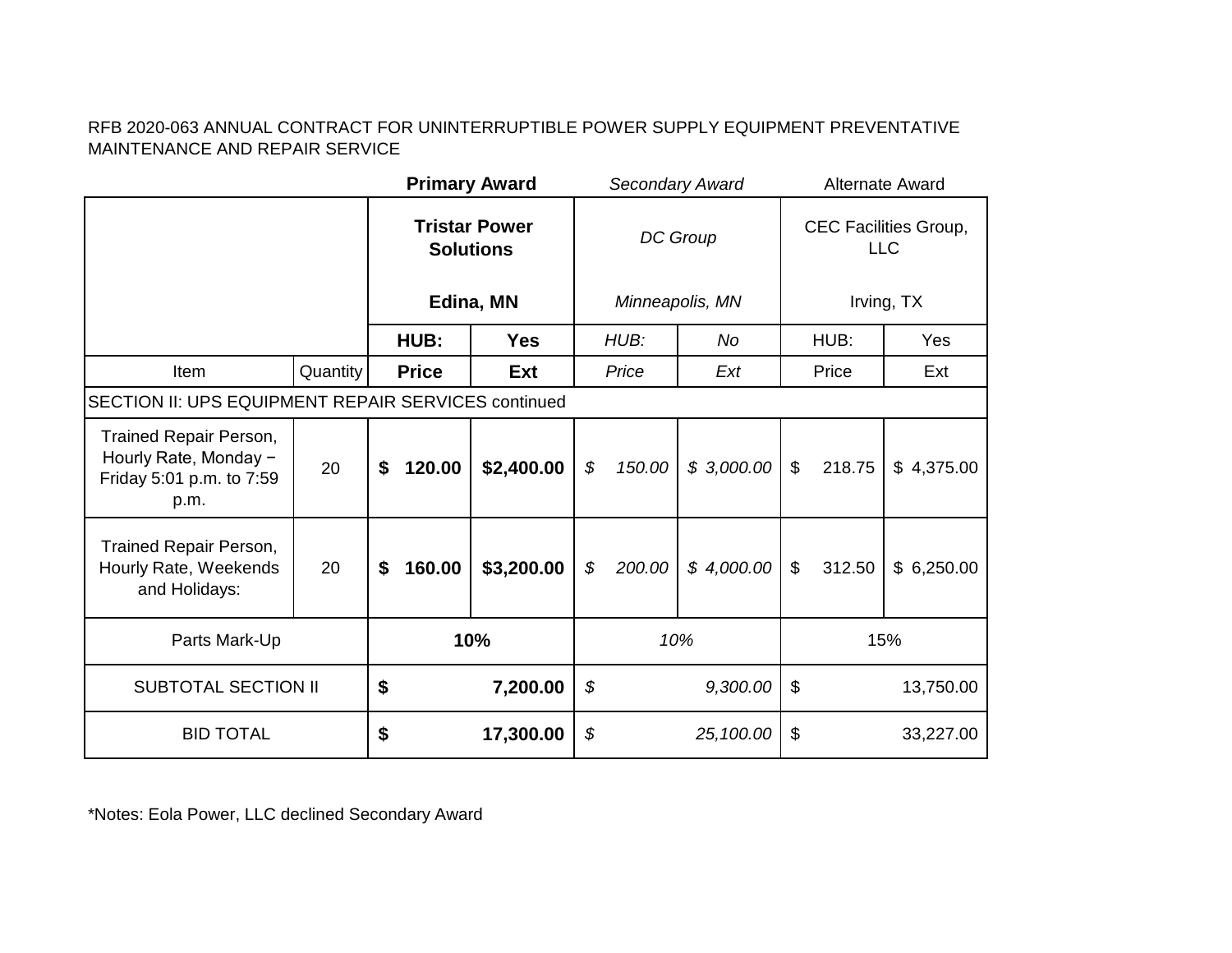|                                                       |                | On Computer Service<br>L.L.C. DBA Unified Power |              |                | <b>Weissco Power LLC</b> | Back-Up System<br>Maintenance |                |  |  |
|-------------------------------------------------------|----------------|-------------------------------------------------|--------------|----------------|--------------------------|-------------------------------|----------------|--|--|
|                                                       |                | Terrell, TX                                     |              |                | Califon, NJ              | Allen, TX                     |                |  |  |
|                                                       |                | HUB:                                            | <b>No</b>    | HUB:           | Yes                      | HUB:                          | Yes            |  |  |
| Item                                                  | Quantity       | Price                                           | Ext          | Price          | Ext                      | Price                         | Ext            |  |  |
| <b>SECTION I: UPS PREVENTATIVE MAINTENANCE VISITS</b> |                |                                                 |              |                |                          |                               |                |  |  |
| <b>Corrections Center -</b><br>Quarterly              | $\overline{2}$ | \$<br>900.00                                    | \$1,800.00   | \$1,936.00     | \$3,872.00               | \$<br>712.00                  | \$<br>1,424.00 |  |  |
| <b>Corrections Center - Six</b><br>Month              | 1              | \$1,037.65                                      | \$1,037.65   | 1,936.00<br>\$ | \$1,936.00               | \$<br>1,068.00                | 1,068.00<br>\$ |  |  |
| <b>Corrections Center -</b><br>Annual                 | 1              | 1,037.65<br>\$                                  | \$1,037.65   | \$<br>1,936.00 | \$1,936.00               | \$<br>1,468.00                | \$<br>1,468.00 |  |  |
| Green Bay Jail - Quarterly                            | $\overline{2}$ | $\mathfrak{S}$<br>300.00                        | \$<br>600.00 | 1,936.00<br>\$ | \$3,872.00               | \$<br>612.00                  | \$<br>1,224.00 |  |  |
| Green Bay Jail - Six Month                            | $\mathbf 1$    | \$<br>425.65                                    | \$<br>425.65 | \$1,936.00     | \$1,936.00               | \$<br>912.00                  | 912.00<br>\$   |  |  |
| Green Bay Jail - Annual                               | 1              | \$<br>425.65                                    | \$<br>425.65 | \$1,936.00     | \$1,936.00               | 1,212.00<br>\$                | \$<br>1,212.00 |  |  |
| Lon Evans Corrections<br>Center - Quarterly           | $\overline{2}$ | \$1,300.00                                      | \$2,600.00   | \$1,936.00     | \$3,872.00               | 1,274.00<br>\$                | 2,548.00<br>\$ |  |  |
| <b>Lon Evans Corrections</b><br>Center - Six Month    | 1              | \$2,177.55                                      | \$2,177.55   | \$1,936.00     | \$1,936.00               | \$<br>1,761.00                | 1,761.00<br>\$ |  |  |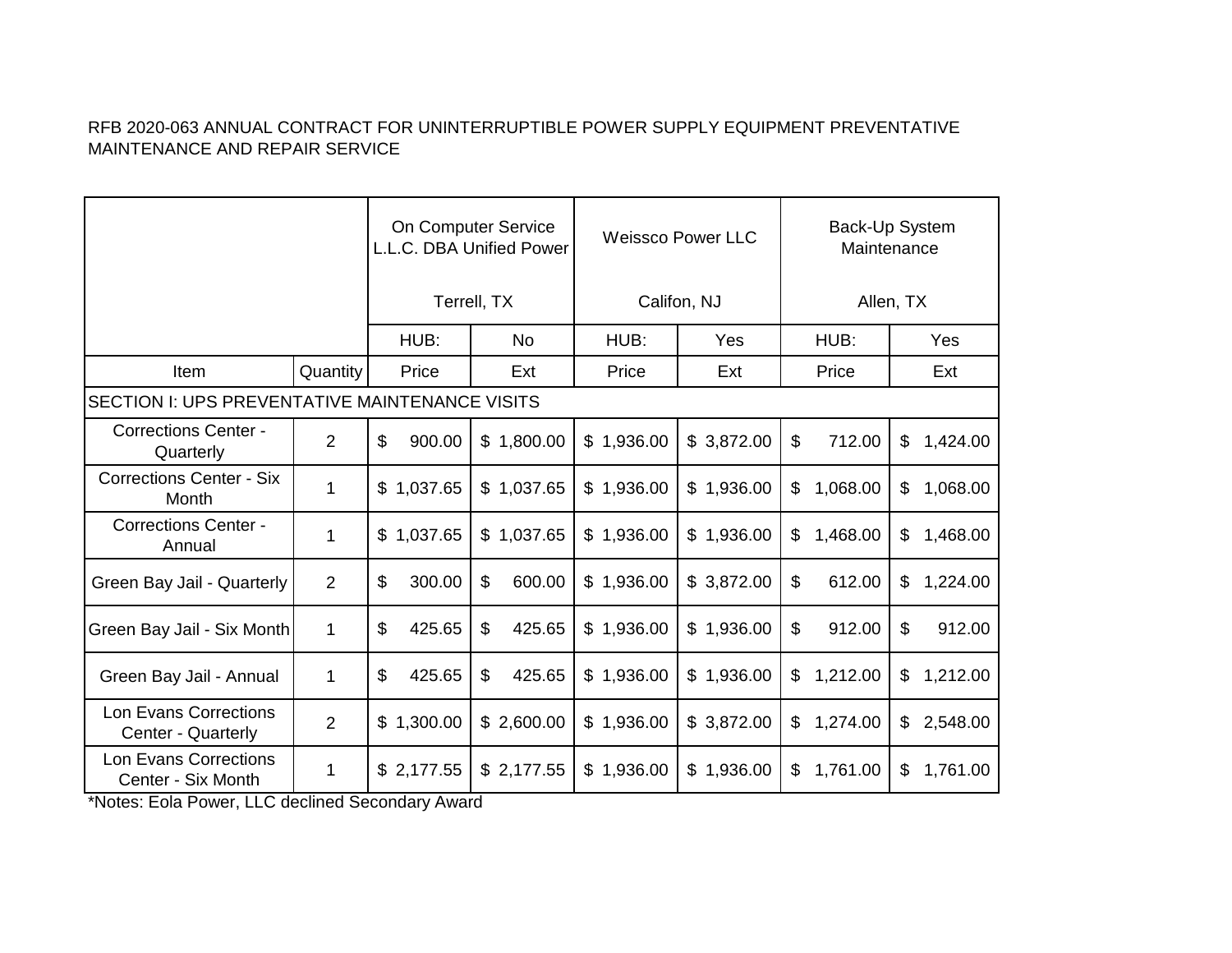|                                                                                     |                | On Computer Service<br>L.L.C. DBA Unified Power |            |                          | <b>Weissco Power LLC</b> | Back-Up System<br>Maintenance       |                |  |
|-------------------------------------------------------------------------------------|----------------|-------------------------------------------------|------------|--------------------------|--------------------------|-------------------------------------|----------------|--|
|                                                                                     |                | Terrell, TX                                     |            |                          | Califon, NJ              | Allen, TX                           |                |  |
|                                                                                     |                | HUB:                                            | <b>No</b>  | HUB:                     | <b>Yes</b>               | HUB:                                | Yes            |  |
| Item                                                                                | Quantity       | Price                                           | Ext        | Price                    | Ext                      | Price                               | Ext            |  |
| SECTION I: UPS PREVENTATIVE MAINTENANCE VISITS continued                            |                |                                                 |            |                          |                          |                                     |                |  |
| Lon Evans Corrections<br>Center - Annual                                            | $\mathbf{1}$   | \$2,177.55                                      | \$2,177.55 | \$1,936.00               | \$1,936.00               | 2,161.00<br>\$                      | \$<br>2,161.00 |  |
| Plaza Building - Quarterly                                                          | $\overline{2}$ | \$3,000.00                                      | \$6,000.00 | \$1,936.00               | \$3,872.00               | 3,400.00<br>\$                      | 6,800.00<br>\$ |  |
| Plaza Building - Six Month                                                          | 1              | \$5,336.15                                      | \$5,336.15 | \$1,936.00               | \$1,936.00               | 5,600.00<br>\$                      | \$<br>5,600.00 |  |
| Plaza Building - Annual                                                             | 1              | \$5,336.15                                      | \$5,336.15 | \$1,936.00               | \$1,936.00               | \$13,450.00                         | \$13,450.00    |  |
| <b>SUBTOTAL SECTION I</b>                                                           |                | \$                                              | 28,954.00  | \$                       | 30,976.00                | \$                                  | 39,628.00      |  |
| <b>SECTION II: UPS EQUIPMENT REPAIR SERVICES</b>                                    |                |                                                 |            |                          |                          |                                     |                |  |
| Trained Repair Person,<br>Hourly Rate, Monday -<br>Friday 8:00 a.m. to 5:00<br>p.m. | 20             | $\boldsymbol{\mathsf{S}}$<br>150.00             | \$3,000.00 | $\mathfrak{L}$<br>150.00 | \$3,000.00               | $\boldsymbol{\mathsf{S}}$<br>125.00 | \$<br>2,500.00 |  |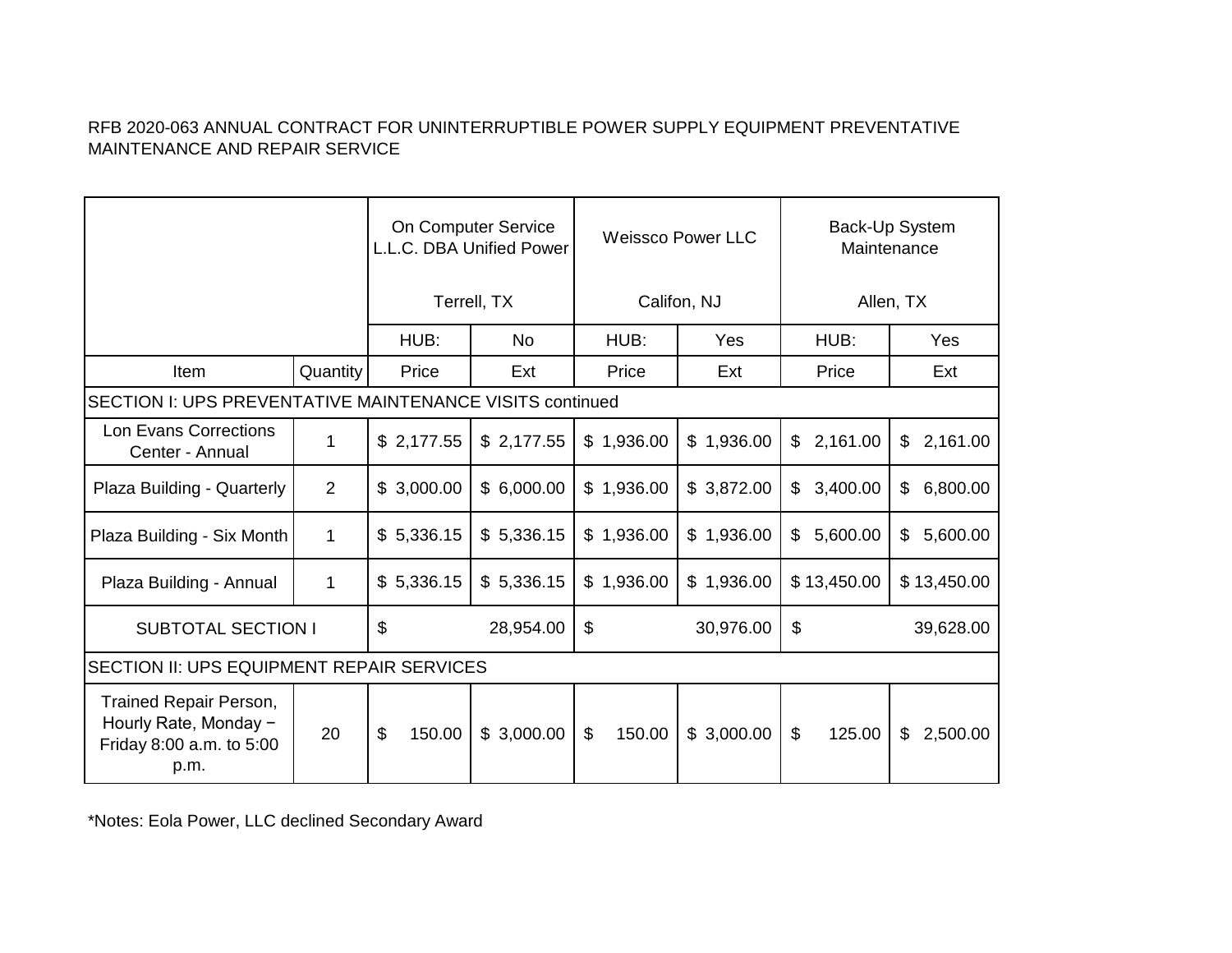|                                                                                     |          | On Computer Service<br>L.L.C. DBA Unified Power |            | <b>Weissco Power LLC</b> |        |            | Back-Up System<br>Maintenance |        |                |           |
|-------------------------------------------------------------------------------------|----------|-------------------------------------------------|------------|--------------------------|--------|------------|-------------------------------|--------|----------------|-----------|
|                                                                                     |          | Terrell, TX                                     |            | Califon, NJ              |        |            | Allen, TX                     |        |                |           |
|                                                                                     |          | HUB:                                            | <b>No</b>  |                          | HUB:   | <b>Yes</b> | HUB:                          |        |                | Yes       |
| Item                                                                                | Quantity | Price                                           | Ext        |                          | Price  | Ext        |                               | Price  |                | Ext       |
| SECTION II: UPS EQUIPMENT REPAIR SERVICES continued                                 |          |                                                 |            |                          |        |            |                               |        |                |           |
| Trained Repair Person,<br>Hourly Rate, Monday -<br>Friday 5:01 p.m. to 7:59<br>p.m. | 20       | $\boldsymbol{\mathsf{S}}$<br>215.00             | \$4,300.00 | $\mathfrak{L}$           | 215.00 | \$4,300.00 | $\mathcal{L}$                 | 175.00 | $\mathfrak{L}$ | 3,500.00  |
| Trained Repair Person,<br>Hourly Rate, Weekends<br>and Holidays:                    | 20       | \$<br>215.00                                    | \$4,300.00 | \$                       | 270.00 | \$5,400.00 | $\boldsymbol{\mathsf{S}}$     | 250.00 | $\mathfrak{S}$ | 5,000.00  |
| Parts Mark-Up                                                                       |          | 20%                                             |            |                          | 15%    |            | 20%                           |        |                |           |
| <b>SUBTOTAL SECTION II</b>                                                          |          | \$                                              | 11,600.00  | \$<br>12,700.00<br>\$    |        |            | 11,000.00                     |        |                |           |
| <b>BID TOTAL</b>                                                                    |          | \$                                              | 40,554.00  | \$                       |        | 43,676.00  | \$                            |        |                | 50,628.00 |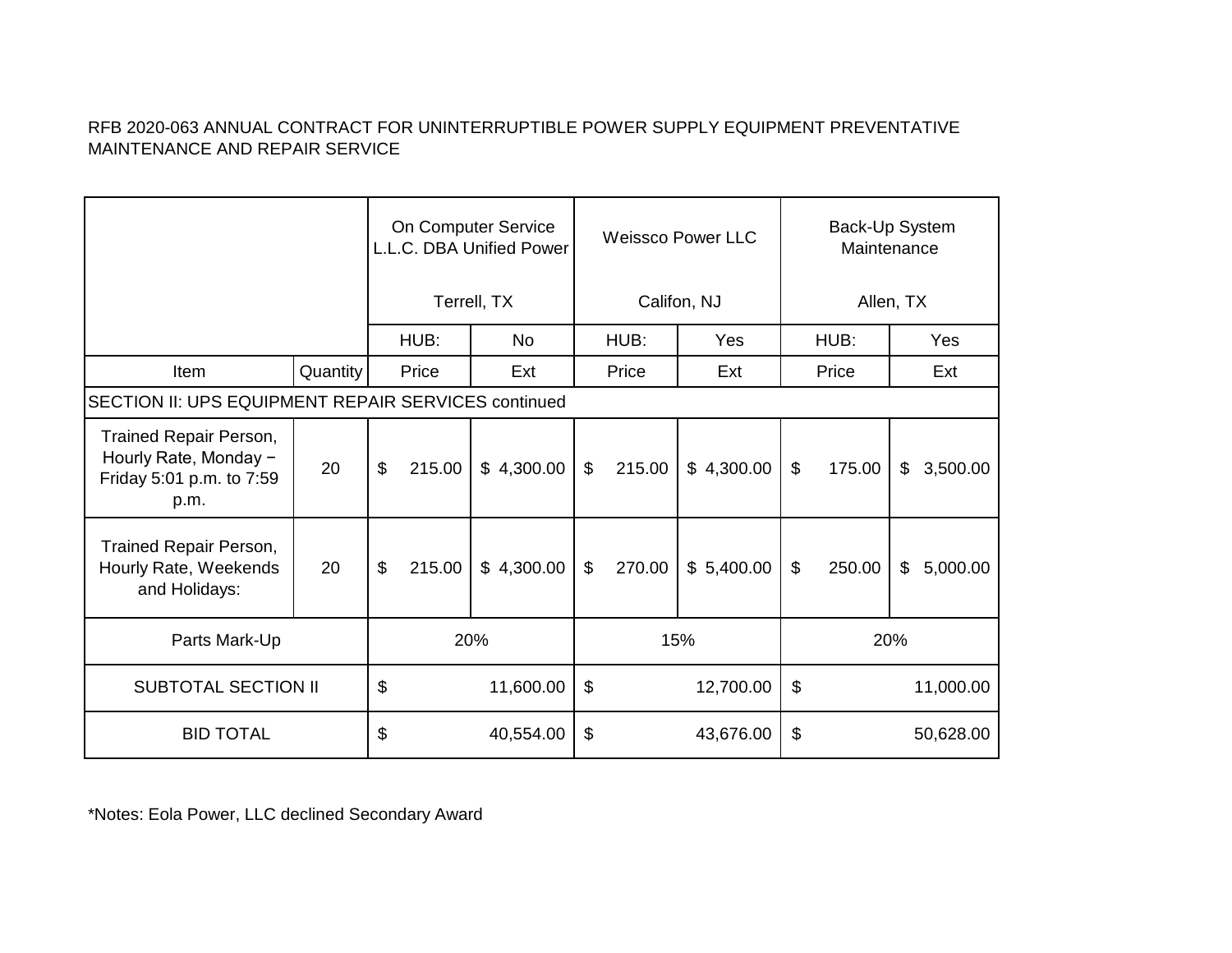|                                                    |                | *Eola Power, LLC<br>Miami, FL |        |     |           |  |  |
|----------------------------------------------------|----------------|-------------------------------|--------|-----|-----------|--|--|
|                                                    |                |                               | HUB:   |     | <b>No</b> |  |  |
| Item                                               | Quantity       |                               | Price  | Ext |           |  |  |
| SECTION I: UPS PREVENTATIVE MAINTENANCE VISITS     |                |                               |        |     |           |  |  |
| <b>Corrections Center -</b><br>Quarterly           | $\overline{2}$ | \$                            | 490.00 | \$  | 980.00    |  |  |
| <b>Corrections Center - Six</b><br>Month           | 1              | \$                            | 490.00 | \$  | 490.00    |  |  |
| <b>Corrections Center -</b><br>Annual              | 1              | \$                            | 490.00 | \$  | 490.00    |  |  |
| Green Bay Jail - Quarterly                         | 2              | \$                            | 490.00 | \$  | 980.00    |  |  |
| Green Bay Jail - Six Month                         | 1              | \$                            | 490.00 | \$  | 490.00    |  |  |
| Green Bay Jail - Annual                            | 1              | \$                            | 490.00 | \$  | 490.00    |  |  |
| <b>Lon Evans Corrections</b><br>Center - Quarterly | $\overline{2}$ | \$                            | 540.00 | \$  | 1,080.00  |  |  |
| <b>Lon Evans Corrections</b><br>Center - Six Month | 1              | \$                            | 540.00 | \$  | 540.00    |  |  |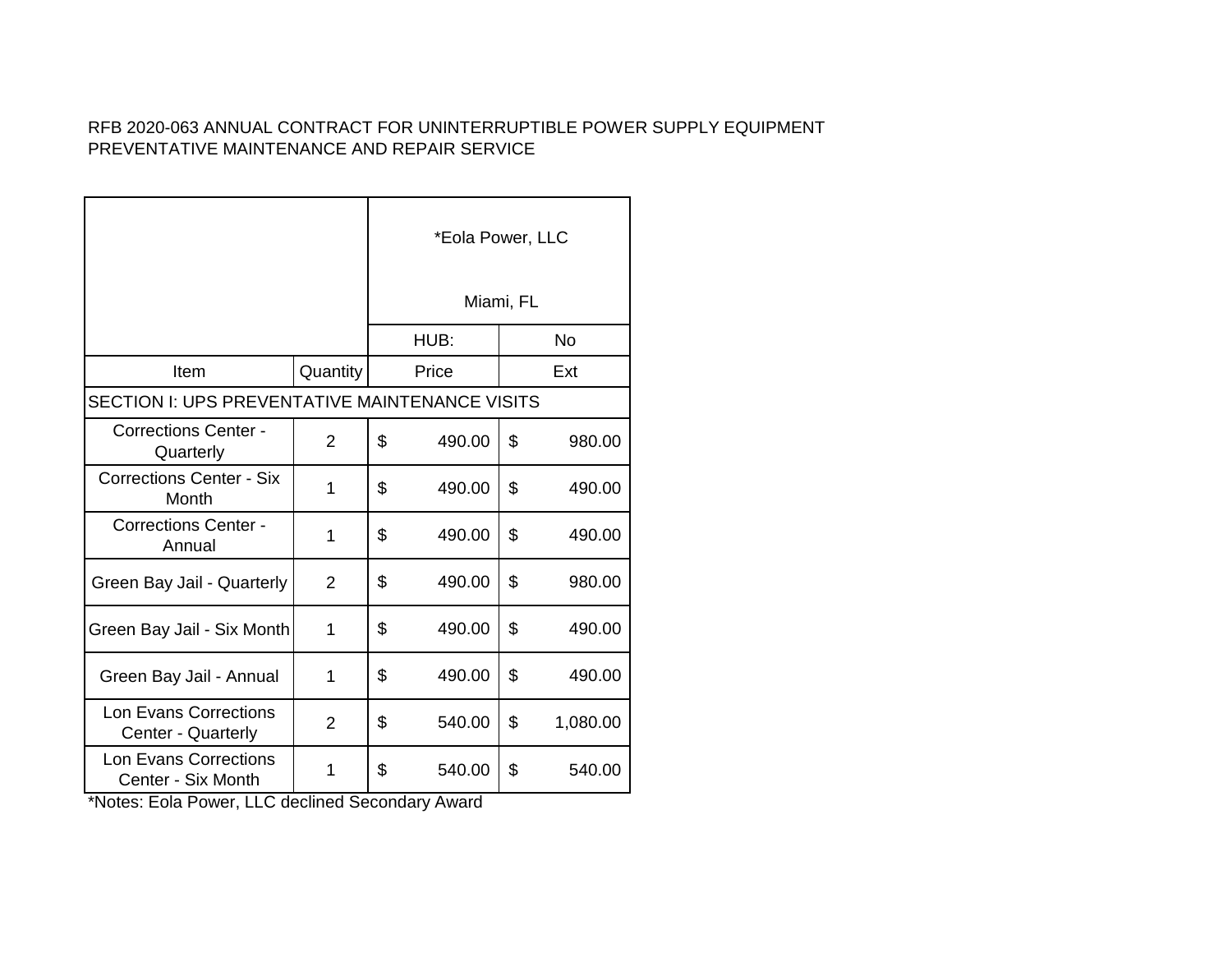|                                                                                     | *Eola Power, LLC |           |          |    |           |  |  |
|-------------------------------------------------------------------------------------|------------------|-----------|----------|----|-----------|--|--|
|                                                                                     |                  | Miami, FL |          |    |           |  |  |
|                                                                                     |                  |           | HUB:     |    | <b>No</b> |  |  |
| Item                                                                                | Quantity         |           | Price    |    | Ext       |  |  |
| <b>SECTION I: UPS PREVENTATIVE MAINTENANCE VISITS continued</b>                     |                  |           |          |    |           |  |  |
| Lon Evans Corrections<br>Center - Annual                                            | 1                | \$        | 540.00   | \$ | 540.00    |  |  |
| Plaza Building - Quarterly                                                          | 2                | \$        | 1,250.00 | \$ | 2,500.00  |  |  |
| Plaza Building - Six Month                                                          | 1                | \$        | 1,250.00 | \$ | 1,250.00  |  |  |
| Plaza Building - Annual                                                             | 1                | \$        | 1,250.00 | \$ | 1,250.00  |  |  |
| <b>SUBTOTAL SECTION I</b>                                                           |                  | \$        |          |    | 11,080.00 |  |  |
| SECTION II: UPS EQUIPMENT REPAIR SERVICES                                           |                  |           |          |    |           |  |  |
| Trained Repair Person,<br>Hourly Rate, Monday -<br>Friday 8:00 a.m. to 5:00<br>p.m. | 20               | \$        | 145.00   | \$ | 2,900.00  |  |  |